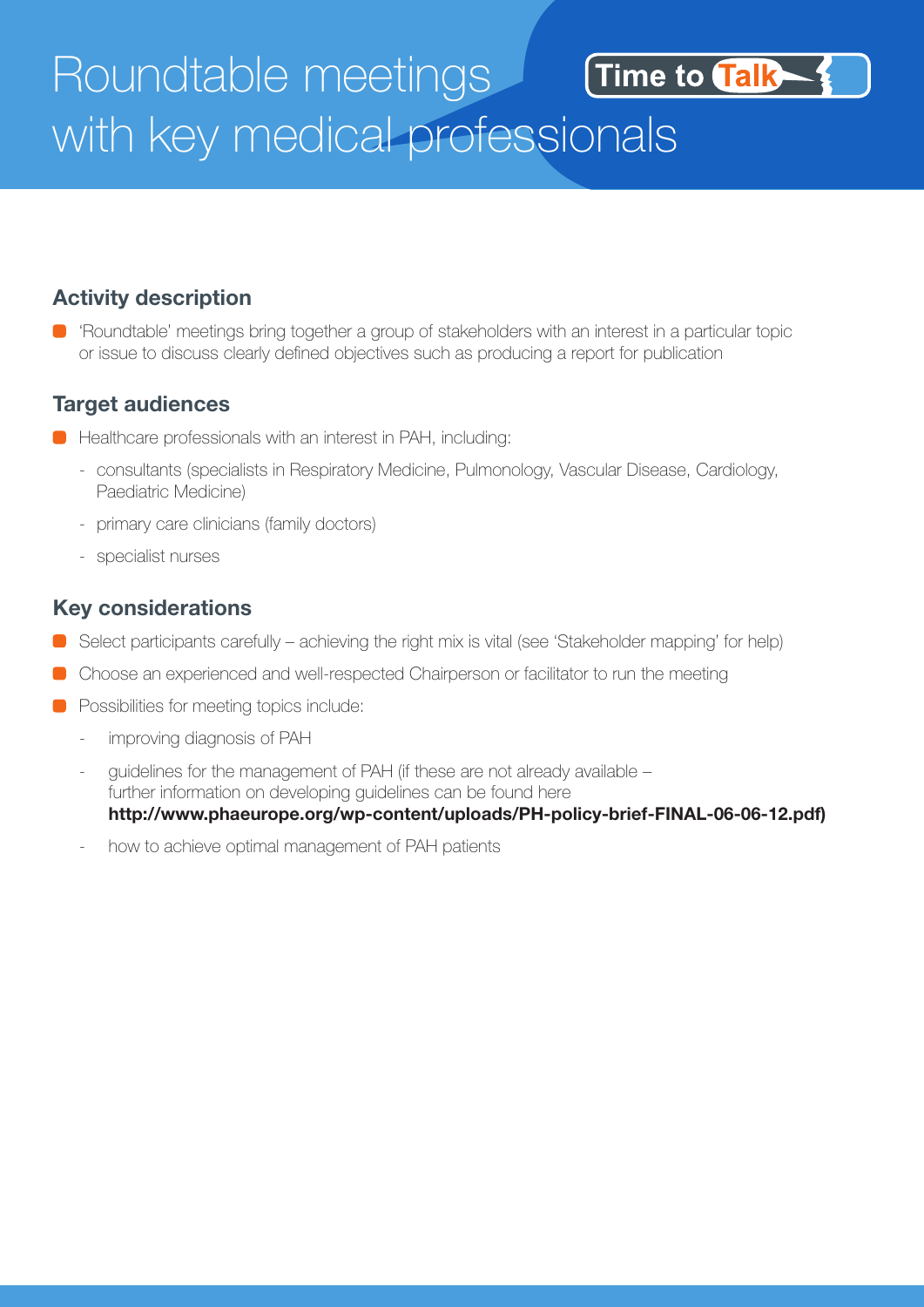# Top tips

Be clear about whether attendees will be expected to **cover their own travel expenses**



Be very clear about the **purpose of the meeting** and ask the Chairperson

### to follow this **6–10 attendees** is usually the maximum for a good discussion

**A half-day meeting** should be sufficient to

If a report/ consensus statement/ **quidelines** are being produced, circulate drafts to all parties and incorporate comments until final approval has been reached

Arrange **appropriate** refreshments

cover most needs Take **travel times into account**  for attendees when deciding on meeting timings

**Collate** presentation materials and organize appropriate audiovisual equipment

## Key steps

Identify **target** attendees and assess their interest and availability agree a **convenient** time, date and location

Appoint a **medical writer** to attend the event if you are planning to produce a report for publication

Arrange for somebody to take notes/video the meeting

Appoint a Chairperson/ facilitator and discuss the outline content with them

Develop an **agenda** in conjunction with the Chairperson and produce briefing notes for all **participants** 

Following the meeting, **thank all** participants for attending and circulate notes

Time to Talk \